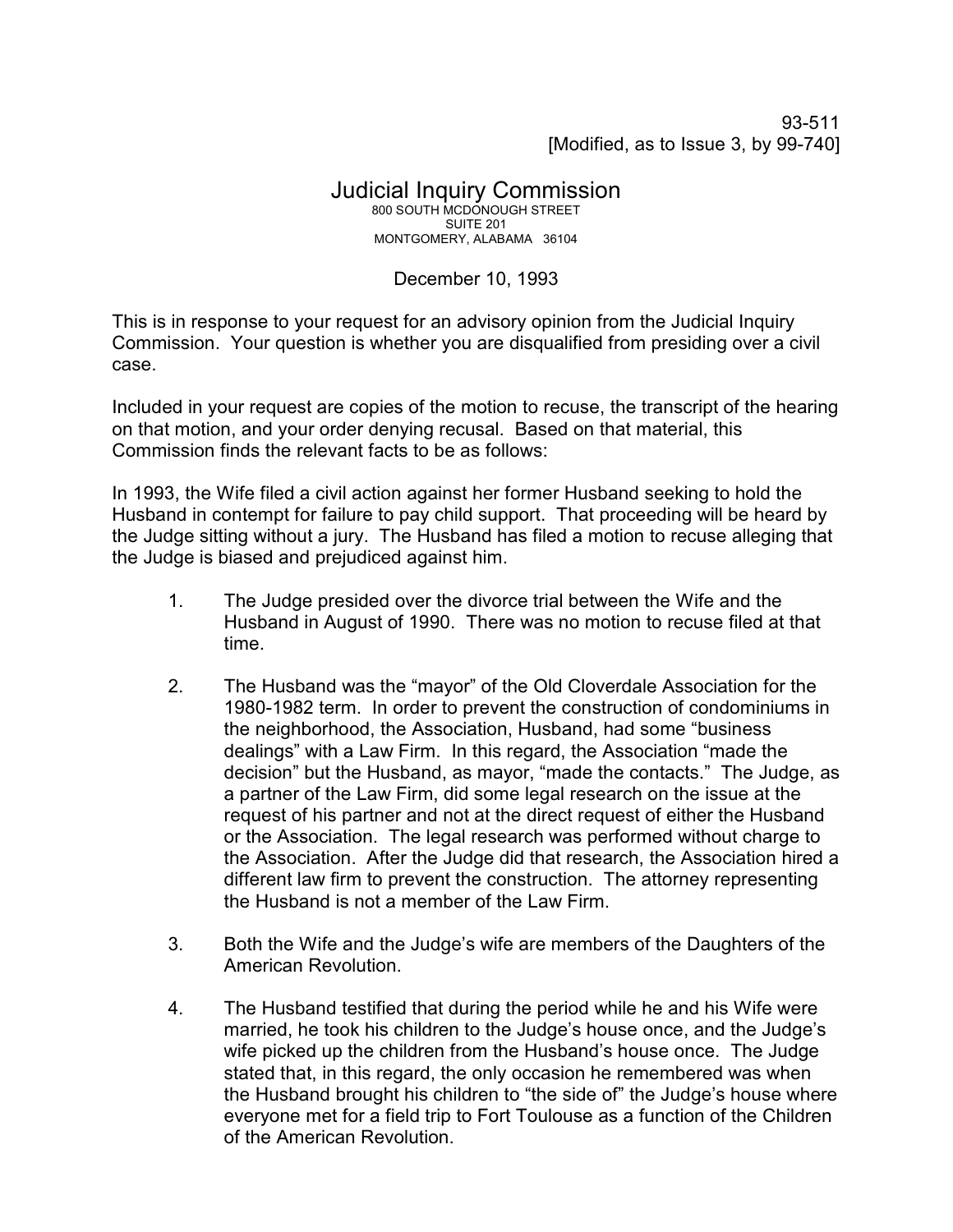## 93-511 Page 2

5. The Judge is presently a candidate for an appellate court position. The Wife's attorney is a member of the Judge's campaign advisory committee.

It is the opinion of this Commission, that your disqualification is not required under these circumstances.

- 1. There is no allegation that the Judge is disqualified in the enforcement proceedings because he presided over the original divorce trial. Canon 3C "'does not require disqualification where a judge's familiarity with one case is derived from his having tried another case or from another judicial experience. Our courts have held that this type of 'judicial bias' does not require disqualification. Whisenhant v. State, 482 So.2d 1225, 1237 (Ala.Cr.App. 1982) aff'd in relevant part, 482 So.2d 1241, 1245 (Ala. 1983). Further, our Supreme Court has noted that disqualifying bias or prejudice must arise from an extrajudicial source. Hartment v. Board of Trustees, 436 So.2d 837 (Ala. 1983)." Advisory Opinion 89-375. "Knowledge gained from the trial of one case does not disqualify a judge from hearing another case involving the same parties." Advisory Opinion 89-375, citing Hartment v. Board of Trustees, 436 So.2d 837 (Ala. 1983).
- 2. There is no basis for disqualification due to the fact that over ten years ago the Judge performed "legal work" on behalf of the Husband and the Association the Husband represented.

"The general rule is that a judge is not automatically disqualified from presiding over cases involving a former client whom the judge represented in an unrelated matter. See, J. Shaman, S. Lubet, J. Alfini, Judicial Conduct and Ethics, 131 (1990); Annot., 72 A.L.R.2d 443, §10(B) (1960).

"However, a judge may be prohibited from presiding over a case involving a former client whom the judge represented in an unrelated matter where 'his impartiality might reasonably be questioned' under Canon 3C(l). Judicial Conduct at 131. Among the factors to consider in determining whether a judge's impartiality might reasonably be questioned in cases such as this are the nature of the prior and present cases, the nature of the prior representation, and the frequency, duration, and the time passed since the prior representation." Advisory Opinion 91-431.

See also Advisory Opinion 83-193.

3. The mere fact that both the plaintiff Wife and the Judge's wife are members of the Daughters of the American Revolution is too tenuous, in and of itself, to form a basis for disqualification. We analogize this situation to a judge's friendship with a party to a proceeding over which the judge presides.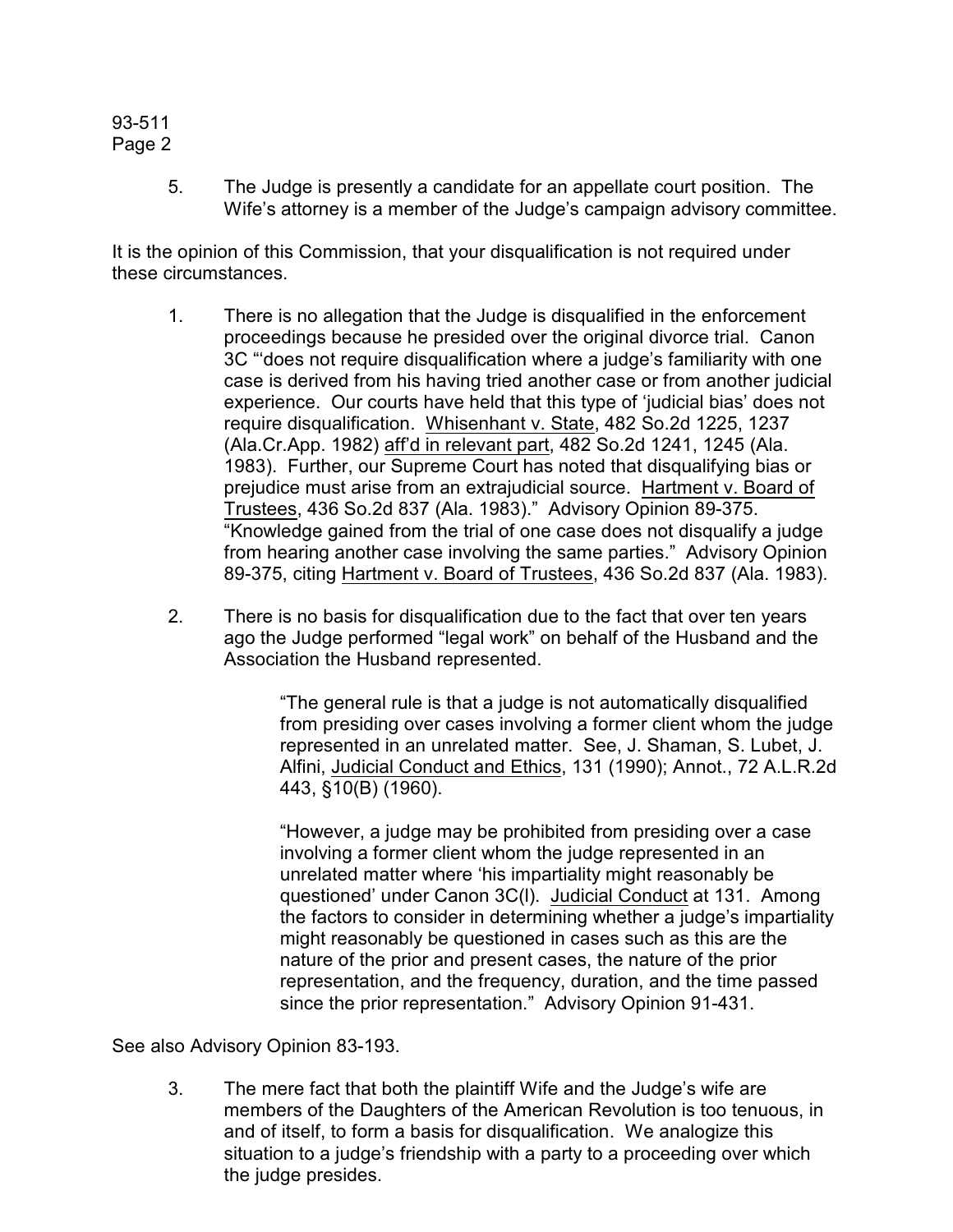## 93-511 Page 3

"Whether or not disqualification is required when a friend appears as a party to a suit before a judge depends on how personal the relationship is between the judge and the party." J. Shaman, S. Lubet, J. Alfini, Judicial Conduct and Ethics § 5.15 at 125 (1990). See Advisory Opinions 81-99; 83-183. "The fact that one of the parties before the court is known to and thought well of by the judge is not sufficient to show bias. Duncan v. Sherrill, 341 So.2d 946 (Ala. 1977)." McMurphy v. State, 455 So.2d, 924, 929 (Ala.Cr.App. 1984). "[I]t is an inescapable fact of life that judges serving throughout the state will necessarily have had associations and friendships with parties coming before their courts. A judge should not be subject to disqualification for such ordinary relations with his fellow citizens." Ex parte Hill, 508 So. 2d 269, 272 (Ala.Civ.App. 1987) (judge's recusal upheld where judge recused himself because "there has been a long association between the parties and this judge and his wife, from living together at an early age in an apartment complex to communication and schooling of the children, church affiliation and many other associations over the years"). See Clemmons v. State, 469 So. 2d 1324 (Ala. Crim. App. 1985) ("That the trial judge and victim knew each other and possibly enjoyed a friendship both professionally and socially is not reason enough to require the judge to recuse himself"). See Advisory Opinion 93-510.

- 4. The fact that prior to the 1990 divorce, the Judge and his wife and the defendant Husband and plaintiff Wife and their children have participated in an extremely limited "carpooling" arrangement provides no basis for disqualification. That mere fact does not provide even the appearance that the Judge has a bias toward or a prejudice against the Husband.
- 5. The fact that the Wife's attorney is a member of the Judge's campaign advisory committee does not require disqualification. In Advisory Opinion 91-420, this Commission held that a judge is not disqualified from sitting in proceedings in which a party is represented by the judge's re-election campaign treasurer or a member of his firm, or a member of the judge's re-election advisory committee or members of their firms, or both parties are represented by one of the above. We caution that a judge should not accept campaign contributions from litigants or their attorneys during the pendency of a lawsuit.

We have considered the cumulative effect of the assigned grounds of disqualification, including the facts that the Judge will be the finder of fact and that a jury will not decide the factual issues presented. It is the opinion of this Commission that the judge is not disqualified under the facts presented.